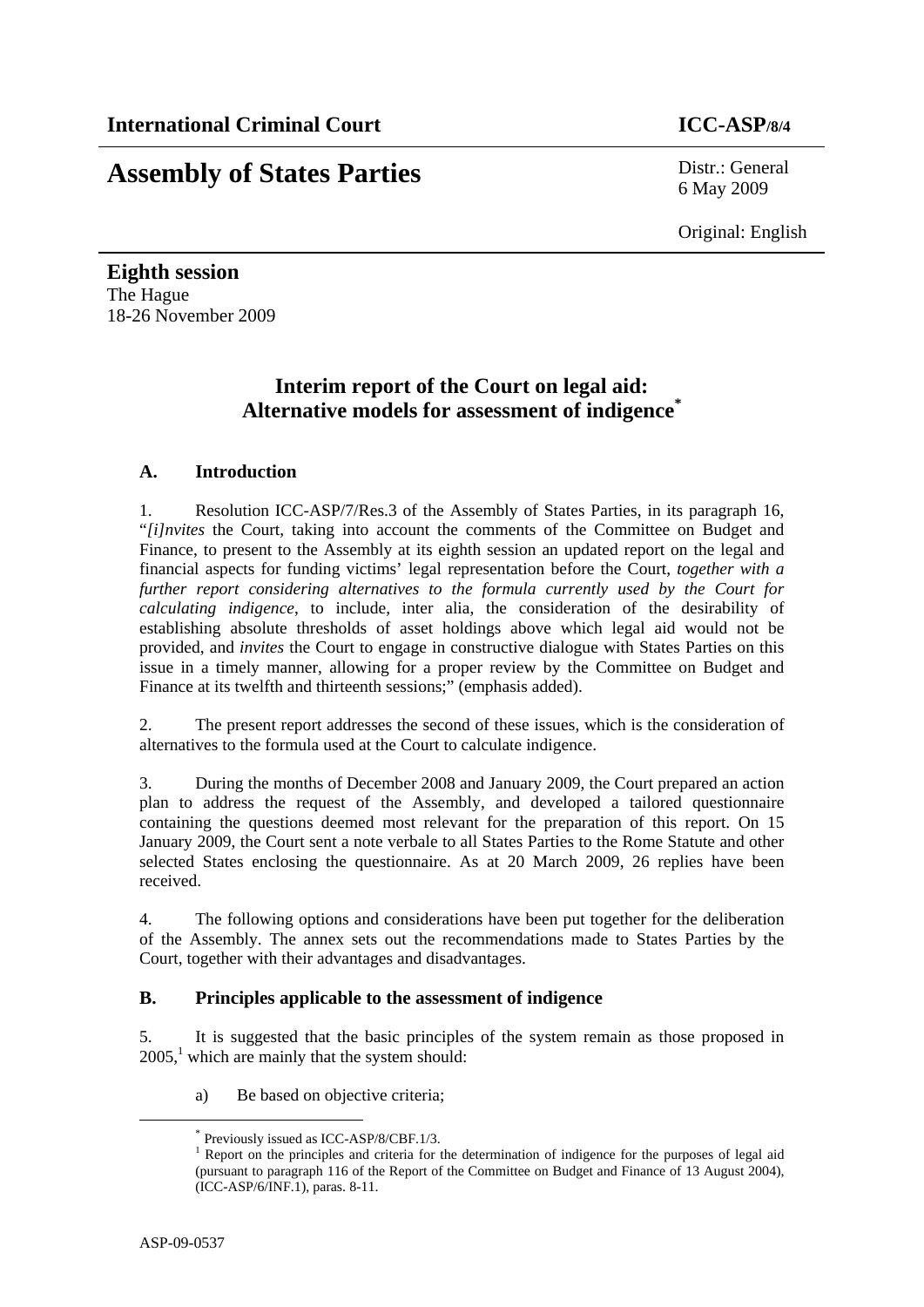- b) Allow applicants to honour their obligations to dependants;
- c) Be flexible in order to allow consideration of changes in their financial status; and,
- d) Be simple enough to implement and be understood by end-users.

In particular, the determination of the indigence of applicants requesting legal assistance paid for by the Court needs to correspond to the actual legal cost of the system put in place, which the Committee on Budget and Finance ("the Committee") supported as being founded on "a sound structure."<sup>2</sup>

6. Amongst the inherent guarantees in the system, the principle of continuity applied in general to the legal aid regime plays a significant role in determining the need for legal aid funds being spent in conformity with the actual requirements of development of the proceedings. For example, in the case of the *Prosecutor v. Thomas Lubanga Dyilo* (ICC- $01/04-01/06$ , the suspension of the trial could have resulted in a reduction of the funds allocated to the team had there not been an increase in their workload due to the existence of three simultaneous interlocutory appeals that required to be litigated and settled. The Registry closely monitors the development of different cases in which legal aid funds are used, and is ready to take any necessary action to guarantee that the principles of continuity and economy strike the right balance.

#### **C. The intervention of the Office of Public Counsel for the Defence in the proceedings**

7. This same balance justifies the intervention, in limited cases, of the Office of Public Counsel for the Defence. This Office provides assistance to legal teams irrespective of whether or not they act within the framework of the legal aid system. The services of the Registry in charge of implementing the Court's legal aid system and the independent Office of Public Counsel for the Defence are, and function as, separate offices at the Court and do not share any overlapping functions. As stated in previous reports, the Office of Public Counsel for the Defence comprises "staff" who are directly paid by the Court and who provide substantive legal assistance and advice to defence teams, as well as duty and ad hoc counsel. As with all other sections, it budgets in accordance with its mandate and specific needs under the umbrella of the Registry for this administrative purpose. As to the impact of the Office of Public Counsel for the Defence on the resources allocated to legal aid, the following should be borne in mind:

- a) The Court's legal aid budget allocates resources to external counsel, and where applicable, to their team members, to ensure that applicants who are eligible benefit from effective and efficient legal representation in proceedings in conformity with the applicable legal texts (regulation 83 of the Regulations of the Court);
- b) In devising the 2007 adjustments and tabling suggestions for modifying the Court's legal aid system, which were later supported by the Committee, the Registry took into account the services provided by the Office of Public Counsel for the Defence and its impact on the legal aid budget;
- c) As a general rule, when considering requests for additional resources pursuant to regulation 83, paragraph 3, of the Regulations of the Court, the Registrar takes into account the assistance provided by the Office of Public Counsel for

 <sup>2</sup> *Official Records of the Assembly of States Parties to the Rome Statute of the International Criminal Court, Sixth session, New York, 30 November - 14 December 2007* (International Criminal Court publication, ICC-ASP/6/20), vol. II, part B.1, para. 80.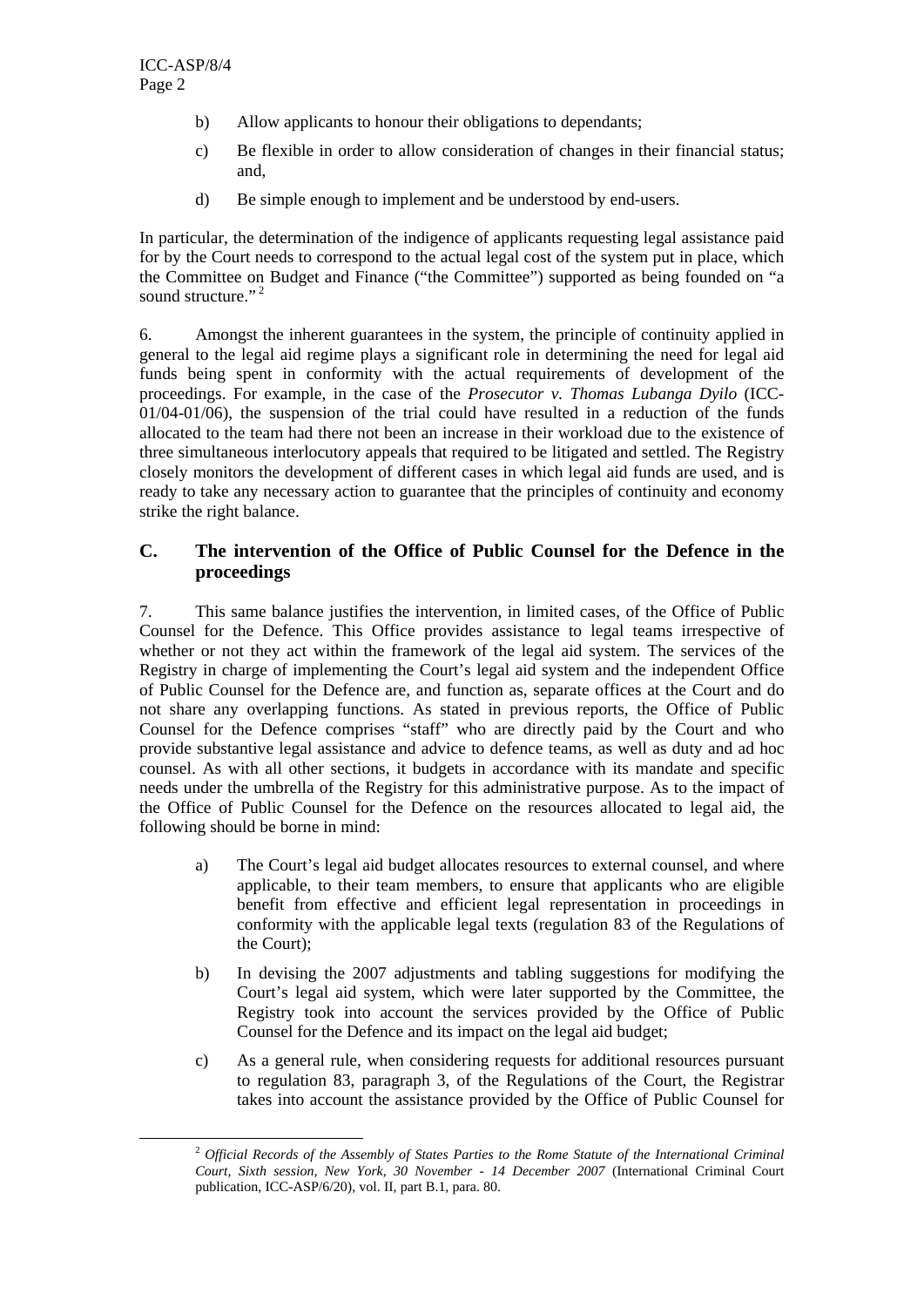the Defence to a team on a case-by-case basis to determine the extent to which additional resources, if any, are warranted in the circumstances;

- d) Pre-Trial Chamber I ruled that the Office of Public Counsel for the Defence would appoint ad hoc counsel for all future victim participation applications in the situations in the Democratic Republic of the Congo ("the DRC") and Darfur.<sup>3</sup> It has also appointed ad hoc counsel in the Uganda situation, and although the ultimate decision will be taken by the competent Chamber, similar appointments can be expected for the situation in the Central African Republic. Notwithstanding these appointments, the extent of assistance provided by the Office of Public Counsel for the Defence to defence teams is, and will be, limited by the need to avoid conflicts of interest which would prejudice its ability to furnish assistance to legal teams in accordance with its mandate. Examples include duty counsel appointments for persons being interviewed by the Office of the Prosecutor in accordance with article 55 of the Rome Statute, or appointments as defence counsel to represent persons in the custody of the Court for the duration of the proceedings. In these non-exhaustive circumstances, only external counsel have been appointed thus far, and it is likely to remain so, bearing in mind the circumstances of each appointment and the requirements of regulation 73 of the Regulations of the Court governing duty counsel appointments; and
- e) The Registry is considering the adoption of a formal policy to increase the involvement of external counsel in proceedings before the Court, in line with repeated declarations of the associations of lawyers consulted on this. This would mean that, as a rule, external counsel would be appointed in the framework of the Court's legal aid payment scheme.

8. Although it does not have a direct bearing on the assessment of indigence, except in isolated cases where no one has been charged or brought before the Court (ad hoc counsel) or persons interviewed by the Prosecutor in the framework of article 55, paragraph 2, of the Statute, it is important to stress that there is also no duplication between the Office of Public Counsel for the Defence and the appointment of duty or ad hoc counsel. While it is evident that appointing the Office of Public Counsel for the Defence in such instances would suggest a reduction in legal aid expenses, it bears mentioning that the following appointments still make it necessary to foresee in the legal aid budget the necessity of such appointments, moreover where it is the power of the Chamber to appoint them:

- a) Appointments as duty counsel are relatively infrequent (one in nine in 2007, and none in 14 in 2008); and
- b) Appointments as ad hoc counsel being more frequent (four out of five in 2007, and four out of six in 2008)

#### **D. Considerations on the first assessment of indigence**

9. This is an issue not strictly related to the calculation of indigence but which, nevertheless, has a close link is the first assessment of an applicant's indigence. It deserves careful consideration because of the potential risks it represents to the performance of the system by, inter alia, compelling the Court to pay for the legal assistance of persons who

 $\frac{3}{3}$ <sup>3</sup>"Decision on the Requests of the Legal Representative of Applicants on application process for victims' participation and legal representation", 17 August 2007, ICC-01/04-374. This decision was subsequently approved in the Darfur situation: "Decision on the time limit to submit observations on applications for participation as victims:  $a/0021/07$ ,  $a/0023/07$  to  $a/0033/07$  and  $a/0035/07$  to  $a/0038/07$  and on the extension of page limit", 22 August 2007, ICC-02/05-96.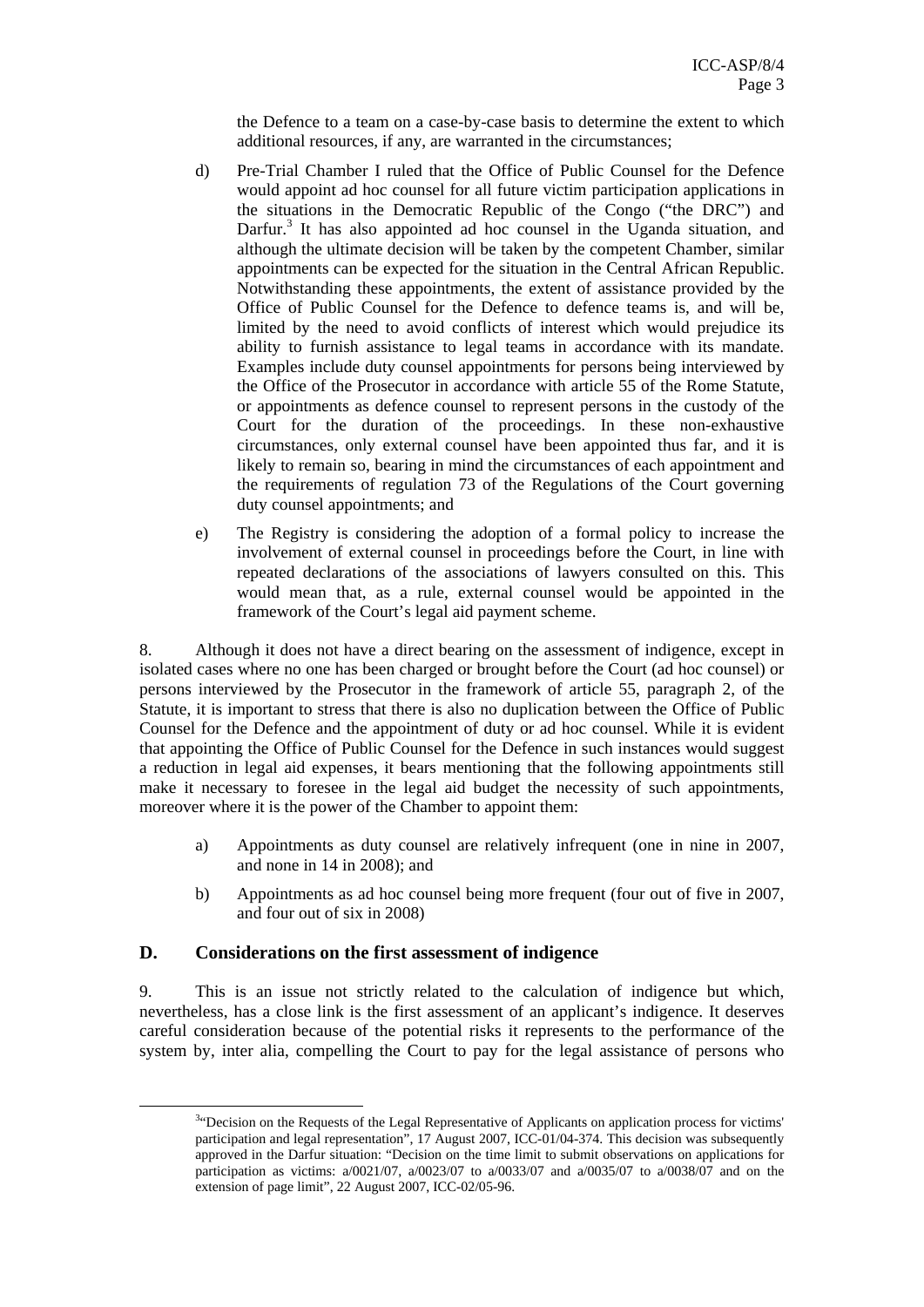might have hidden a part or all of their assets at the time of presenting the relevant declaration of resources to the Registry.

10. In accordance with regulation 85, paragraph 1, of the Regulations of the Court, the Registrar is obliged to decide on the indigence of a person within one month of the submission of an application for legal aid once he/she is satisfied that all requisite material and information on the applicant's financial situation have been received.<sup>4</sup>

11. In general, the Registry can make a first assessment in the delay authorized by the legal texts of the Court through, for instance, verifying the accuracy of the statements made by the person seeking legal aid and the alleged standard of living of his/her family. Whilst this approach will provide the Registry with an initial accurate appreciation of indigence in certain cases, practice has demonstrated that the period of one month allocated for a final decision to be rendered by the Registrar is insufficient in many cases to reach a truly comprehensive and accurate assessment on the financial situation of the person concerned. For example, where front-men are involved, or assets are placed in offshore financial or similar centres, it would be difficult to carry out a complete financial investigation in only one month. The same could be said where the family of the person seeking legal aid is not benefiting from, or aware of, part or all of the applicant's assets. At this early assessment phase, the lack of sufficient information available in most cases does not permit the Registrar to apply the full calculations required to arrive at a final determination of indigence.

12. In order to ensure there are no gaps in legal representation for persons implicated in Court proceedings and to prevent unnecessary delays, it is proposed, in the interest of justice, that this first assessment based on the initial information available to the Court be considered sufficient to validate a preliminary decision of the Registrar on the indigence of the person seeking legal aid. This decision will remain in force unless and until the Registrar receives additional information warranting a modification to the initial assessment. This approach would also be in keeping with regulation 132, paragraph 3, of the Regulations of the Registry.

13. This rule is subject to certain exceptions, e.g. when the Registry, based upon objective data, has grounds to believe that an applicant is not indigent, and public confidence in the Court would be irreparably damaged if a provisional finding of indigence is applied i.e. to a person who is known to be affluent, the Registry would apply a reverse policy in the initial assessment and would provisionally declare the person not indigent until the financial investigation into the means of the person has been finalized. Again, it is emphasized that this is the exception and not the norm. The Registry may introduce an amendment to regulation 84 of the Regulations of the Court to expressly provide for this exception.

#### **Recommendation 1**

14. The first assessment of indigence will be prepared on the basis of whatever prima facie information is available to the Registrar, and will be valid while the financial investigation is ongoing. In this interim period, reviews by the Presidency of the Registrar's initial decision on indigence should take into account the specific circumstances of the impugned decision.

#### **E. Considerations on the proposed establishment of a threshold**

15. In many national legal aid systems, a threshold is established for the allocation of legal aid<sup>5</sup> which is set in view of, inter alia, the average income of families and the average

 $\frac{1}{4}$ <sup>4</sup> See regulations 131, paragraph 2, and 132, paragraph 3, of the Regulations of the Registry.

<sup>&</sup>lt;sup>5</sup> See, for example, Australia, Belgium, Canada, Finland, France, Italy, Malaysia (see sections 15, paragraph 2, and 16 of the Legal Aid Act (Act 26)), Mongolia, Portugal, Slovenia, Lithuania, the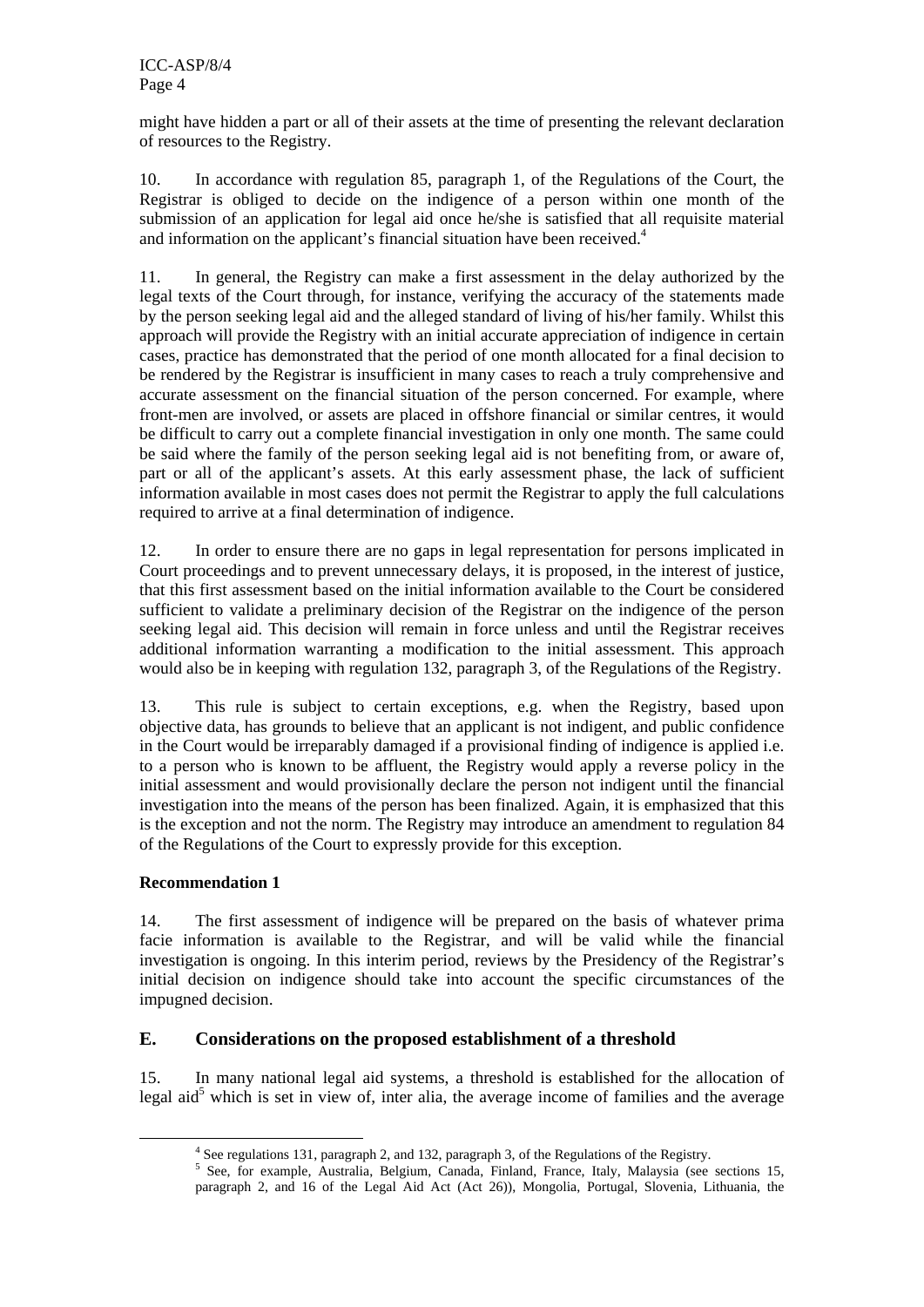cost of the satisfaction of the basic needs of a person or household. Similarly, in some jurisdictions, persons who receive social assistance are, in principle, presumed indigent and hence eligible to receive legal aid funds when needed.<sup>6</sup> In other jurisdictions surveyed,<sup>7</sup> legal aid is an automatic entitlement in criminal cases, irrespective of the financial means of the accused person. Since in most cases where a threshold is in use the average is calculated at the local or national level, if the Court were to adopt the same approach it would need to take into account the cost of living in the country of the applicant himself, as it would be difficult to establish a reasonable threshold which could be universally applied to applicants from other countries.

16. More importantly, the need to enable adequate legal representation before the Court differs significantly from the need existing before national jurisdictions: the scope and complexity of the crimes under the Court's jurisdiction, the specificity of the law of the Court and the sheer number of documents both in the case file and disclosed by the Prosecutor, all combine to make representation before the Court both *sui generis* and demanding. Practical considerations such as the distance between the lawyer's domestic practice and the seat of the Court, the need to travel to and stay in The Hague for the purpose of hearings, contacts with the client and all other participants, investigation missions to the field to search for evidence and interview potential witnesses, inter alia, only add to the taxing reality of the legal practice before the Court. The existing indigence determination of the Court is specifically designed to be in tune with the specificities of the system and calculates the disposable means of an applicant taking into account the actual cost of legal assistance as required by each phase of the Court's proceedings. A threshold formula based strictly on the average income or obligations cannot be universally applied to applicants and, moreover, would not be responsive to the actual costs of legal representation in proceedings before the Court.

17. Further, the establishment of a reasonable and universally applicable threshold which is not arbitrary and adequately responds to the actual costs of legal representation before the Court would be a difficult challenge. While it would be possible to arrive at a general threshold, it is the position of the Court that such an approach would create an unbalanced assessment of applicants depending on the country in which they or their dependants resided. Moreover, the need to be accurate in the assessment of disposable resources would entail a major undertaking from the Court to survey and take into account the requisite data and information concerning the average standard of living of all countries in the world, many of which apply different standards in different regions of the country. Aside from the practical realities and human resources this study requires, it would also be an ephemeral exercise, since the established threshold would be subject to variations every few years. It bears noting that, in view of the practical difficulties outlined by the limited length of time during which the Registrar is required to render a decision on determination of indigence, a possible review and amendment to regulation 84 of the Regulations of the Court may be required in this regard, and implemented in the future.

18. Moreover, while the threshold, once established, may simplify the issuance of the Registrar's determination of indigence, it would in no way guarantee that the legal aid system stays true to one of its founding principles, that of "economy." The current system adequately ensures that persons in need of legal aid are provided such vital services commensurate with

Netherlands and Sweden (see Chapter 31, section 1.3 3 of the Code of Judicial Procedure and section 23 of the Legal Aid Act).<br><sup>6</sup> See, for example, the legal aid systems of Belgium, Canada, France, Georgia, Latvia, the Netherlands,

Portugal and Switzerland.

<sup>&</sup>lt;sup>7</sup> The legal aid systems of the following States Parties: Estonia, Finland, and Norway, grant legal aid automatically to persons implicated in criminal proceedings. Until January 2009, Georgia, pursuant to article 23.4 of the Law of Georgia on Legal Aid, also automatically afforded legal aid to all suspects, accused, defendants and convicts implicated in criminal proceedings irrespective of their means. Since 1 January 2009, only indigent persons are entitled to receive legal aid*.*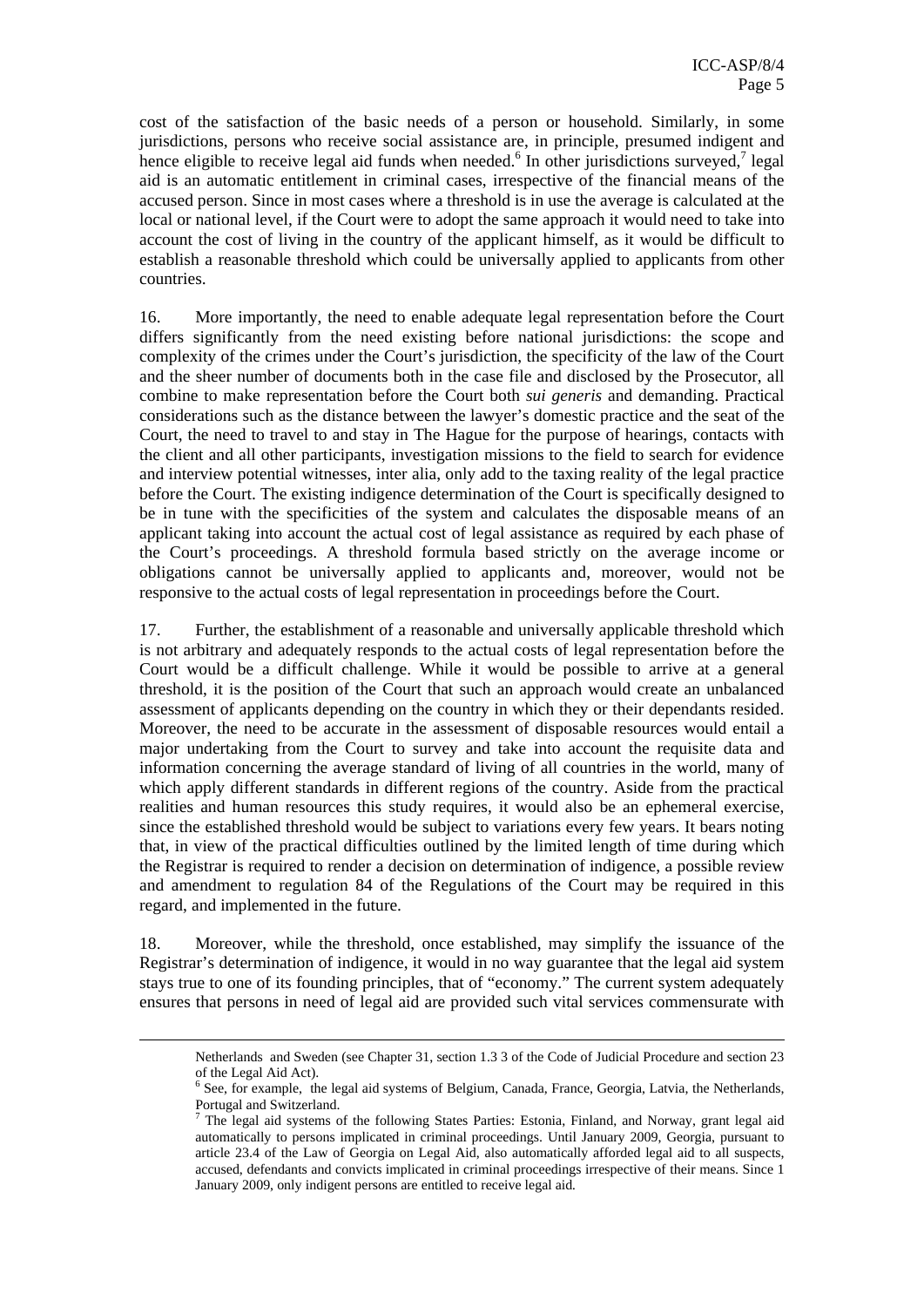their means and obligations to dependants, as well as the actual costs of legal representation of proceedings before the Court.

19. Based on the foregoing, it is therefore suggested that a threshold for the allocation of legal aid not be established and that the application of the current system be continued, with the introduction of curative measures where necessary.

20. The existing system has checks and balances in place to ensure that adequate legal assistance is provided to indigent persons, while remaining true to the principle of economy, which guides the Court's legal aid system and generally all functions of the institution. The Court's legal aid system as established can be considered to have an individualized threshold system, which more accurately assesses indigence by taking into consideration the standard of living in the regions where the dependants of the applicant reside and the actual costs of an effective and efficient legal representation in proceedings before the Court.

#### **F. Assets of members of the applicant's household**

21. The research and comparative review carried out thus far among several national systems illustrate that the Court's legal aid system is amongst the most exigent with regard to the inclusion of assets of applicants for the purpose of computation of available resources. For example, while the Registry takes into consideration all assets and income of the applicant, in various other systems the calculation of indigence is based solely on the annual income of the applicant, e.g. in Italy where the standard threshold of indigence is set at  $\Theta$ ,723 annual taxable income, and earnings obtained from fraudulent means can also be taken into account.<sup>8</sup> or, where assets are included, they are computed only if they have a value higher than a certain threshold, e.g. in Sweden, this threshold is set at  $SEK50,000$ , and in Slovenia it is set at  $\in$  13,302, excluding the family residence and vehicle.<sup>10</sup>

22. Legal aid systems which include the possibility of partial indigence, such as Canada, Germany, the Netherlands, or Sweden, establish that applicants shall contribute a part of their disposable means, i.e. after deducting their obligations, to their legal assistance. In this regard, the Court's system is also stricter since it foresees the contribution of all disposable means in the case of partial indigence.

23. Conversely, other systems take into consideration the assets of all members of the applicant's household, which is not the case with the Court's system, except in order to reduce the obligations of the applicant vis-à-vis his or her dependants. The approach of the Court in this respect was based on the rationale that except where those assets had been fraudulently transferred to the dependant(s) for the purpose of concealment, it would be an unfair burden on the finances of such dependant(s) to include them as funds which might serve to ensure the representation of the applicant. An alternative possibility is to include such assets among the available resources for the purposes of assessment of indigence. However, it is reasonable to assume that any such decision taken by the Registry would likely become the subject of a request for review before the Presidency.

 $\frac{1}{8}$ . See Monica Gazzola, *Presentation on the Italian Legal Aid System (*presented at the Court's Expert "Meeting on Legal Aid", The Hague, Netherlands, 12 November 2008: see transcripts of presentation at pp. 30-31).

<sup>9</sup> *Les documents de travail du Sénat, Série législation comparée : L'aide juridique* (juillet 2004),

http://www.senat.fr/lc/lc137/lc137.html (last consulted on 6 February 2009).<br><sup>10</sup> Reply from the District Court of Ljubljana, Slovenia, received on 9 February 2009.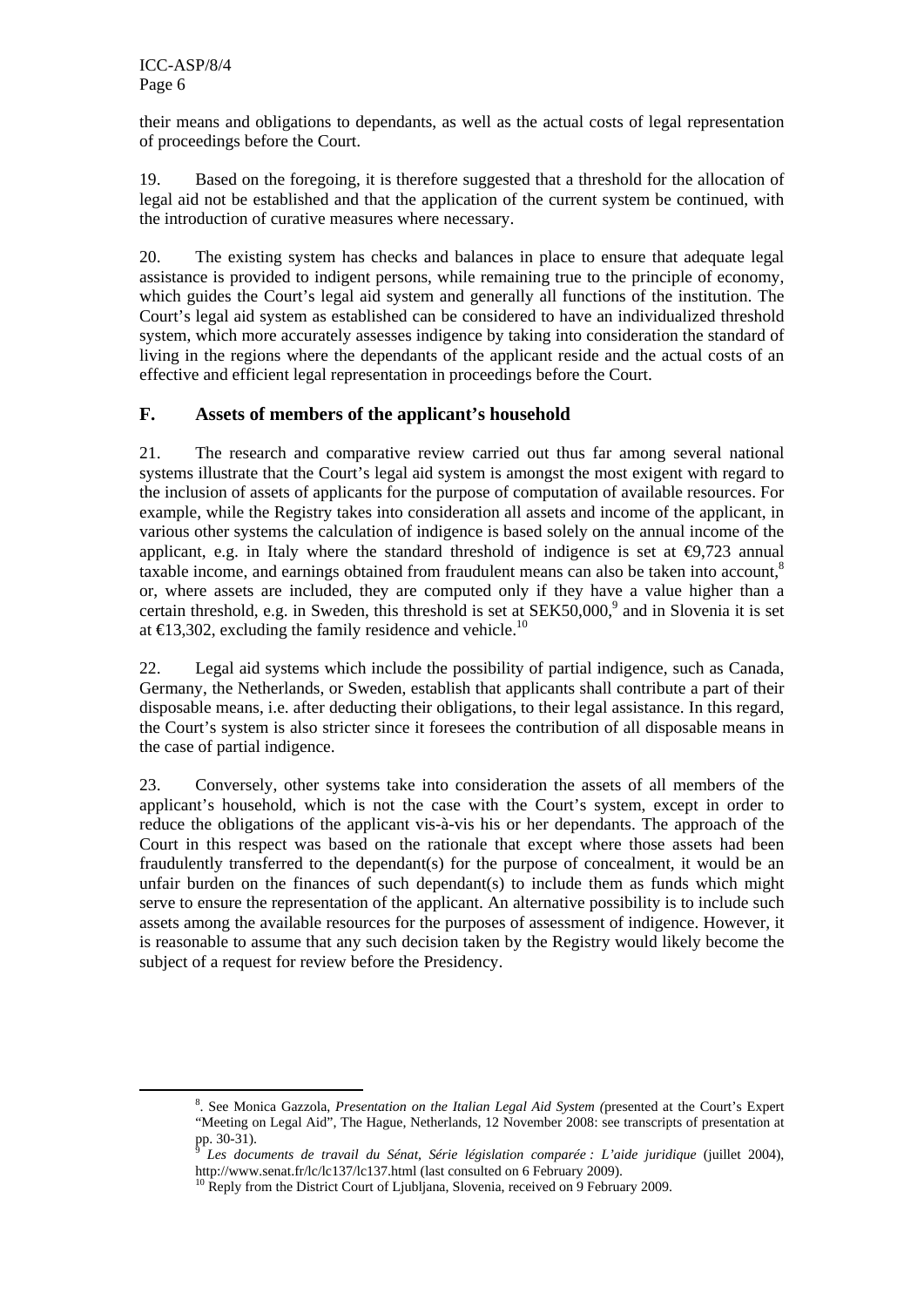#### **Recommendation 2**

24. Assets and income of members of the applicant's household should be included among the available assets of the person seeking legal aid for the purpose of determining indigence.

#### **G. Change of calculation period for the purpose of indigence**

25. The current system, as presented to the Committee, divides by 60 the total value of assets other than real estate for the purpose of finding the monthly disposable means of the person seeking legal aid.11 The reason advanced in 2005 was the consideration of a period of  $\overline{60}$  months as a cautious approach for the purposes of depreciation of the assets. It was also adopted taking into account the possible length of proceedings before the Court in order to avoid, as far as was possible, the possibility that a longer period would have the effect of rendering the applicants indigent.

26. The current length of proceedings in the case of every defendant who has appointed counsel is set out in table 1.

| <b>Defendant</b> | <b>Current stage</b> | Months since $1st$ appearance<br>(date of $1st$ appearance) |  |  |
|------------------|----------------------|-------------------------------------------------------------|--|--|
| Lubanga          | Trial                | 36 (20 March 2006)                                          |  |  |
| Katanga          | Trial preparation    | 17 (22 October 2007)                                        |  |  |
| Ngudjolo         | Trial preparation    | 13 (11 February 2008)                                       |  |  |
| Bemba            | Pre-Trial            | (4 July 2008)                                               |  |  |

**Table 1: Length of proceedings for defendants appointing counsel** 

27. Where the first person having received legal assistance paid by the Court has waited 35 months to see the trial open, and where the rest of the proceedings according to the Court Capacity Model would last  $26$  months,<sup>12</sup> the total duration of the proceedings in the Lubanga case would have been 59 months.

28. Other cases have progressed relatively faster, but the practice of the Court still seems far from the forecast projected in the Court Capacity Model (see table 2).

| <b>Stage</b>                                   | <b>CCM*</b> forecast | Lubanga   | Katanga/Ngudjolo | <b>Bemba</b> |
|------------------------------------------------|----------------------|-----------|------------------|--------------|
| Confirmation of<br>charges                     | 3 months             | 10 months | 11 months        |              |
| Disclosure and<br><i>preparation for trial</i> | 6 months             | 25 months |                  |              |
| Trial                                          | 15 months            |           |                  |              |
| Final appeals                                  | 9 months             |           |                  |              |
| <b>Total</b>                                   | 33 months            |           |                  |              |

**Table 2: Practice of the Court vis-à-vis the Court Capacity Model forecast** 

\*Court Capacity Model

 $11$  Report on the principles and criteria for the determination of indigence for the purposes of legal aid (pursuant to paragraph 116 of the Report of the Committee on Budget and Finance of 13 August 2004), (ICC-ASP/6/INF.1), para. 14(b).

<sup>&</sup>lt;sup>12</sup> Report on the Court Capacity Model (ICC-ASP/5/10), para. 23.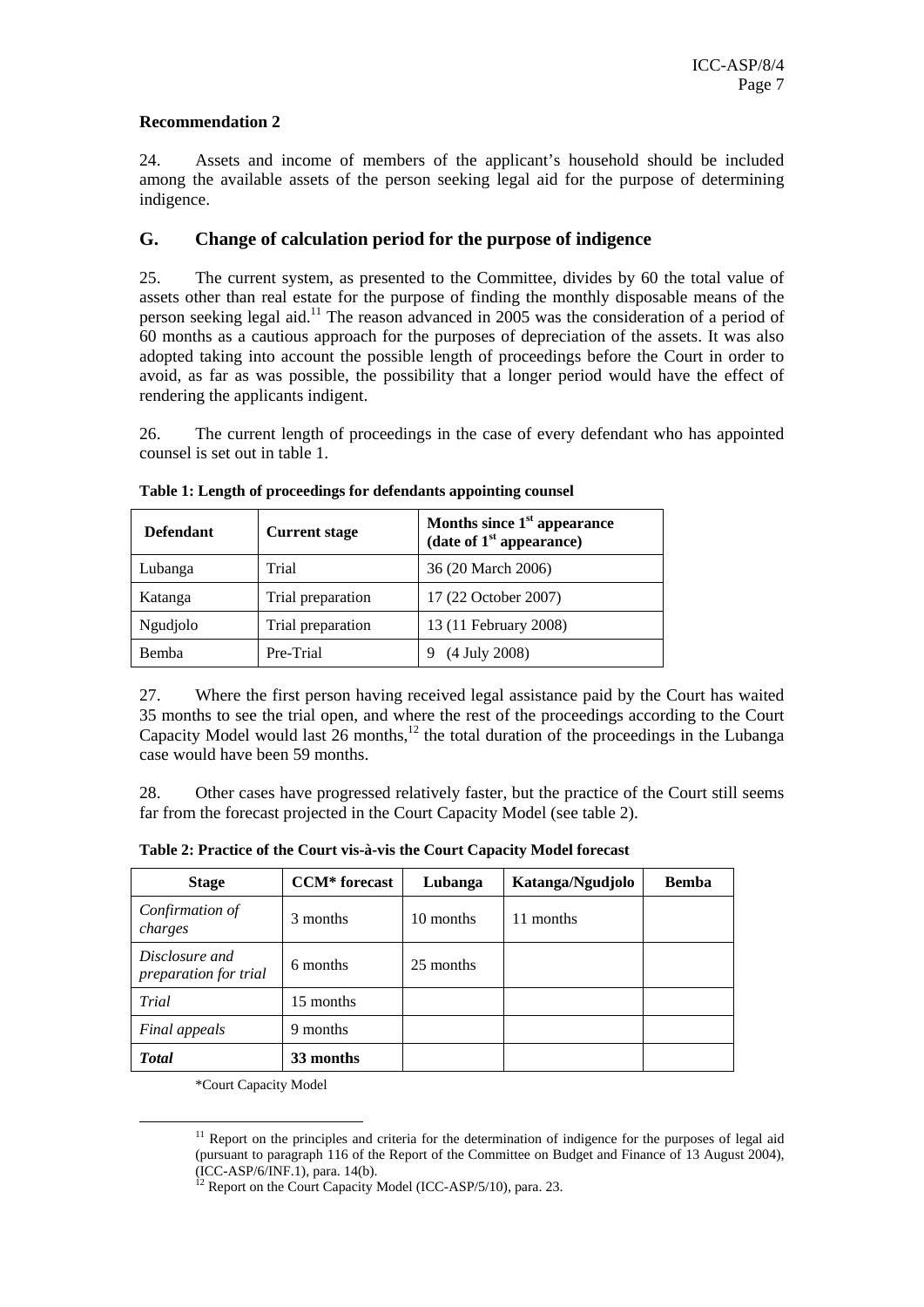ICC-ASP/8/4 Page 8

29. It is important to note that the duration of the proceedings in the first cases before the Court is partly linked to the fact that, as initial cases, they have invoked countless novel issues of legal interpretation amongst other considerations and litigious matters that need to be settled by the Chambers. It is fair to assume that with the passage of time and as more preliminary legal matters are settled by the Chambers, the expected length of Court proceedings will progressively adapt to the Court Capacity Model forecast.

30. As the proceedings before the Court have no standard duration from which to make an average for all cases, the Court will continue monitoring it and will revert to the Committee when the cases currently before it have concluded to see if it is necessary to adjust the divisor for the calculation of indigence.

#### **Recommendation 3**

31. The length of proceedings before the Court should be monitored in order to ensure that the divisor used for the assets of applicants to receive legal assistance paid by the Court corresponds to the average length of the cases.

#### **H**. **Change of calculation method for real estate assets**

32. The proposal presented in 2005 suggested calculating the estimated monthly rent (EMR) of all real estate owned by the person claiming indigence.<sup>13</sup>

33. In many countries, the value of properties is sensibly higher than the value of 60 months of rent. Table 3 sets out an approximate appraisal of a property in The Hague.

| <b>Property value</b> | <b>Estimated rent value</b> | Total value / 60  | <b>Monthly difference</b> |
|-----------------------|-----------------------------|-------------------|---------------------------|
| $\bigoplus$ 80,000    | $\bigoplus .300$            | $\bigoplus 0.000$ | $\bigoplus$ , 700         |

 **Table 3: Approximate appraisal of a property in The Hague** 

34. Inclusion of the property value in the total of assets owned by an applicant, thereafter divided by 60, would increase the monthly disposable means of that applicant in relation to the method currently employed. Such an increase would be proportional to the real estate property of the applicant.

35. This approach would also simplify the task of the relevant services of the Court in the indigence determination as real estate assets would receive the same treatment as the rest of them, which is divided by 60.

#### **Recommendation 4**

36. The evaluation method of the real estate should be changed, abandoning the EMR calculation in favour of the total value, which would thereafter be divided by 60.

#### **I. Conclusion**

37. The funds allocated to the Court by States Parties for the implementation of its legal aid system, a service crucial to guaranteeing the integrity and rights of all participants in Court proceedings, are managed in strict conformity with the founding principles of the system (mainly equality of arms, objectivity, transparency, continuity and economy). The

 $13$ Report on the principles and criteria for the determination of indigence for the purposes of legal aid (pursuant to paragraph 116 of the Report of the Committee on Budget and Finance of 13 August 2004), (ICC-ASP/6/INF.1), para. 14 (a).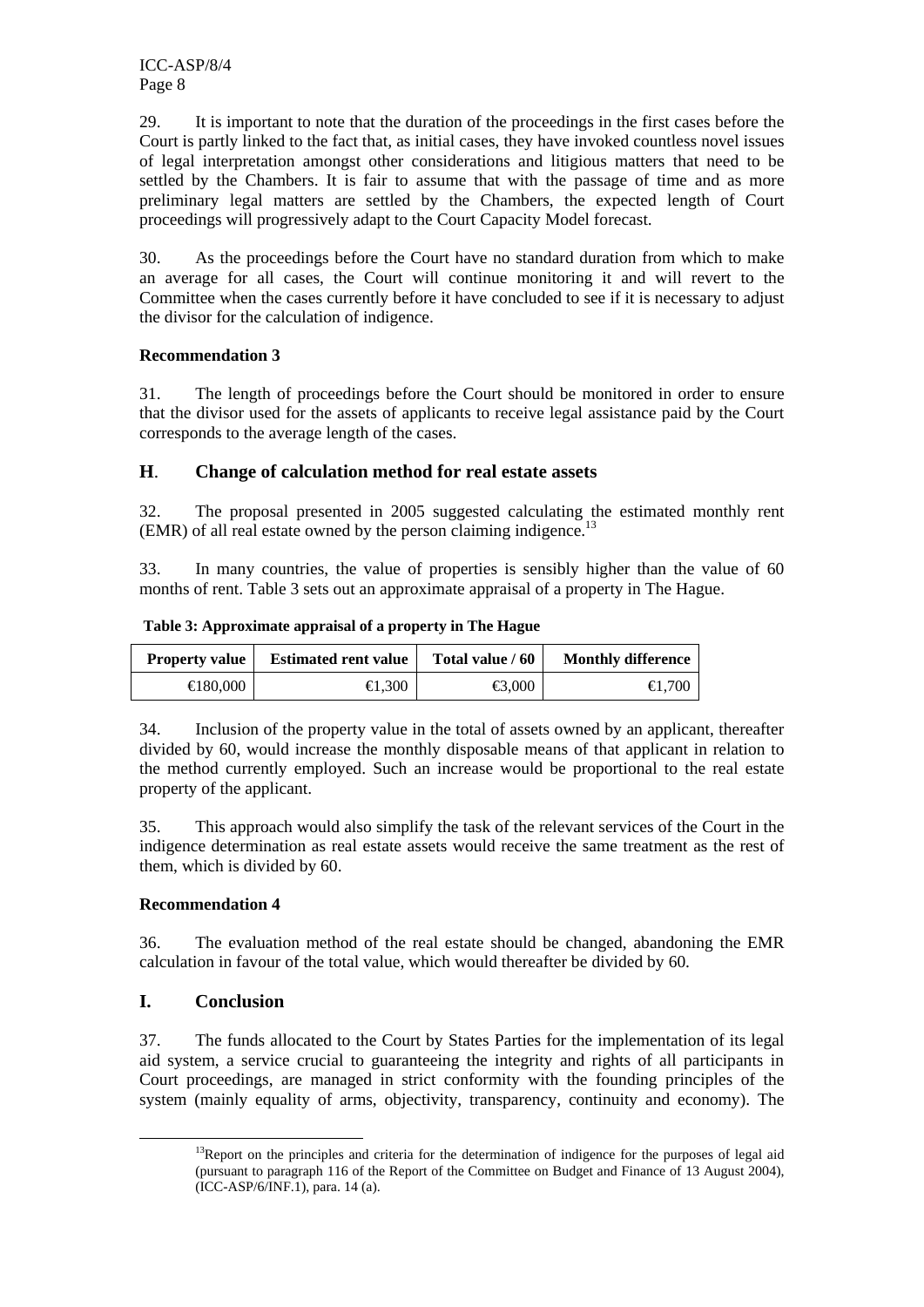Court is cognizant of the fact that a prima facie review of its system for the determination of indigence may lead to the perception that it is overly generous to the onlooker. On closer inspection and scrutiny, however, it will become evident that the system has been established with great care to ensure that it strikes a reasonable balance between the need for economy and equality of arms, and always guided by objectivity criteria.

38. After a review and assessment of the different formula employed at the national level (in both common and civil law, and hybrid jurisdictions) in the determination of indigence, it is suggested that the indigence determination formula in use by the Registry is adequately responsive to three main considerations:

- a) The need to take into account the obligations of person(s) seeking legal aid towards dependants;
- b) The determination of indigence is based solely on objective criteria as measured against the actual costs of legal representation in Court proceedings; and
- c) The system is managed with the utmost respect for economy, while great care and oversight are employed to ensure its judicious application.

39. Careful monitoring of the performance of the Court's legal aid programme will continue to ensure that the system provides effective and efficient legal representation guided by the above-mentioned founding principles.

40. The Court takes this opportunity to express its appreciation to the States that kindly provided their responses to the Registry's questionnaire prepared for the purpose of drafting this report. The information received was of great use in reviewing and assessing the system in place for the determination of indigence.